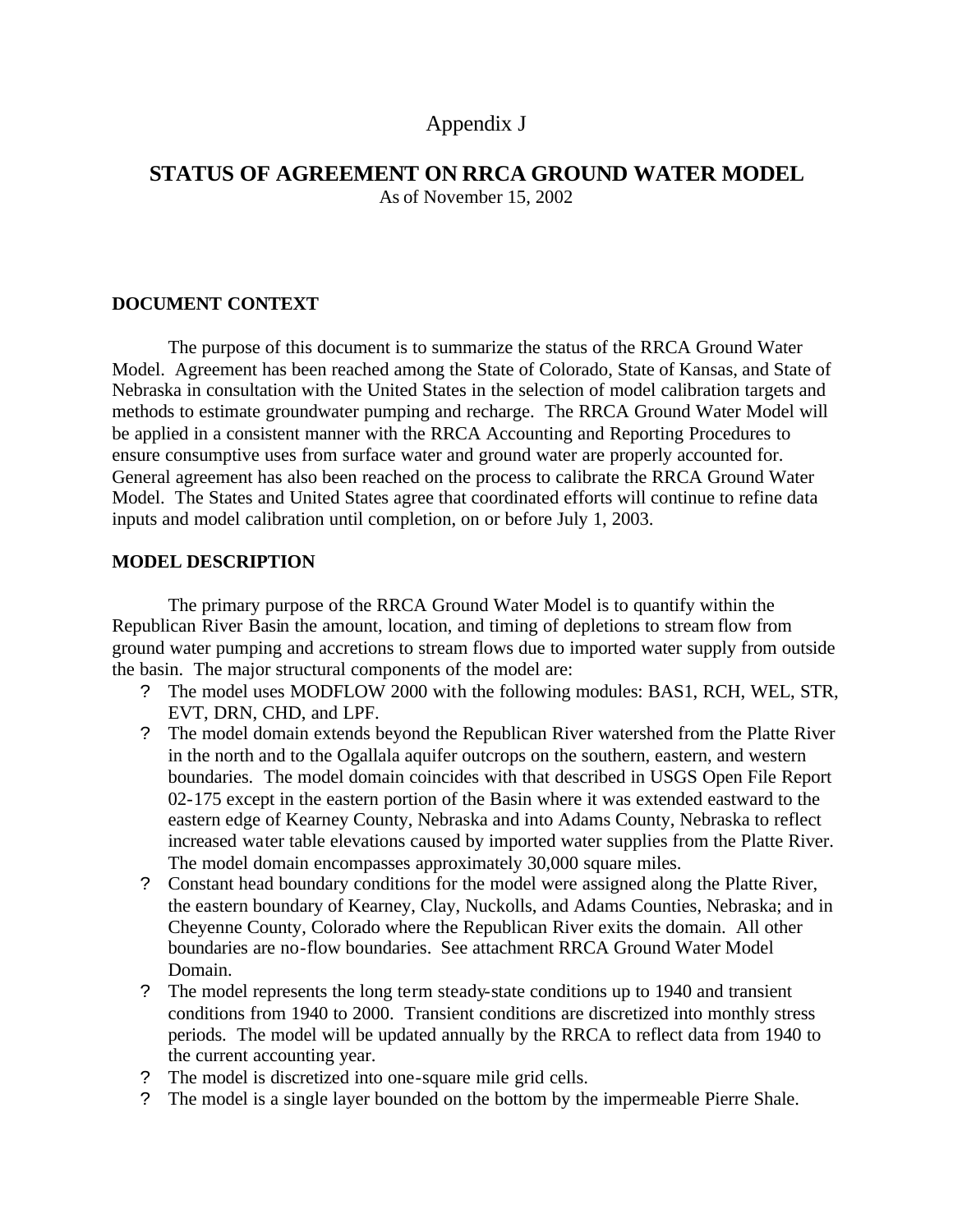- ? As an interim measure, Saturated Thickness is based upon an average saturated thickness for the period 1940-2000; values were obtained by kriging across the model domain between known data points. The minimum saturated thickness in a model cell is 10 feet.
- ? Stream Network was taken from USGS File Report 02-175.
- ? The interim aquifer base was taken from USGS File Report 02-175, and is subject to adjustment to reflect elevation variances near streams.
- ? Land surface elevations were obtained the National Elevation Dataset (NED) one arc second Digital Elevation Model (DEM).
- ? The aquifer is represented as confined in the present model structure, but will be changed to unconfined aquifer conditions prior to final model calibration.
- ? Initial hydraulic conductivity and specific yield estimates were taken from USGS File Report 02-175 and are subject to adjustment in model calibration.

#### **CALIBRATION TARGETS**

#### **WATER LEVEL**

Ground water levels have been measured throughout the Basin since the early 1900's, but the number of sites increased dramatically post-World War II. The source of ground water level information used in the RRCA Ground Water Model is the Ground Water Site Inventory (GWSI) maintained by the United States Geological Survey (USGS) in cooperation with all three States. The tenure of static ground water level data ranges from a single-year measurement at a discrete location to a continuum of annual measurements that began in the early 1950's and continues to date at the same well. Ground water levels are typically measured once each year, usually in the non-irrigation season when effects from irrigation pumping are minimized. The RRCA Ground Water Model is calibrated to a ground water level data set that contains a total of 350,233 water level records at 10,835 different sites. The GWSI dataset was converted from latitude/longitude to a X-Y coordinate system. The entire dataset, including one-measurement water levels, is available for model calibration except for wells that were determined by the representative State to be clearly erroneous. Water level data from continuous recorders are not presently being applied. A procedure to weight water level targets during the calibration process may be utilized. Additional water level targets may be included upon agreement by all States.

### **BASEFLOW**

Hydrograph separation is a technique that partitions the amount of surface water and ground water that is measured as total streamflow at a river gaging station. Determining the component of total streamflow that is contributed by ground water (also called baseflow) requires professional expertise and judgment. The hydrograph separation analysis used in this application is referred to as the Pilot Point method. This procedure was adopted for application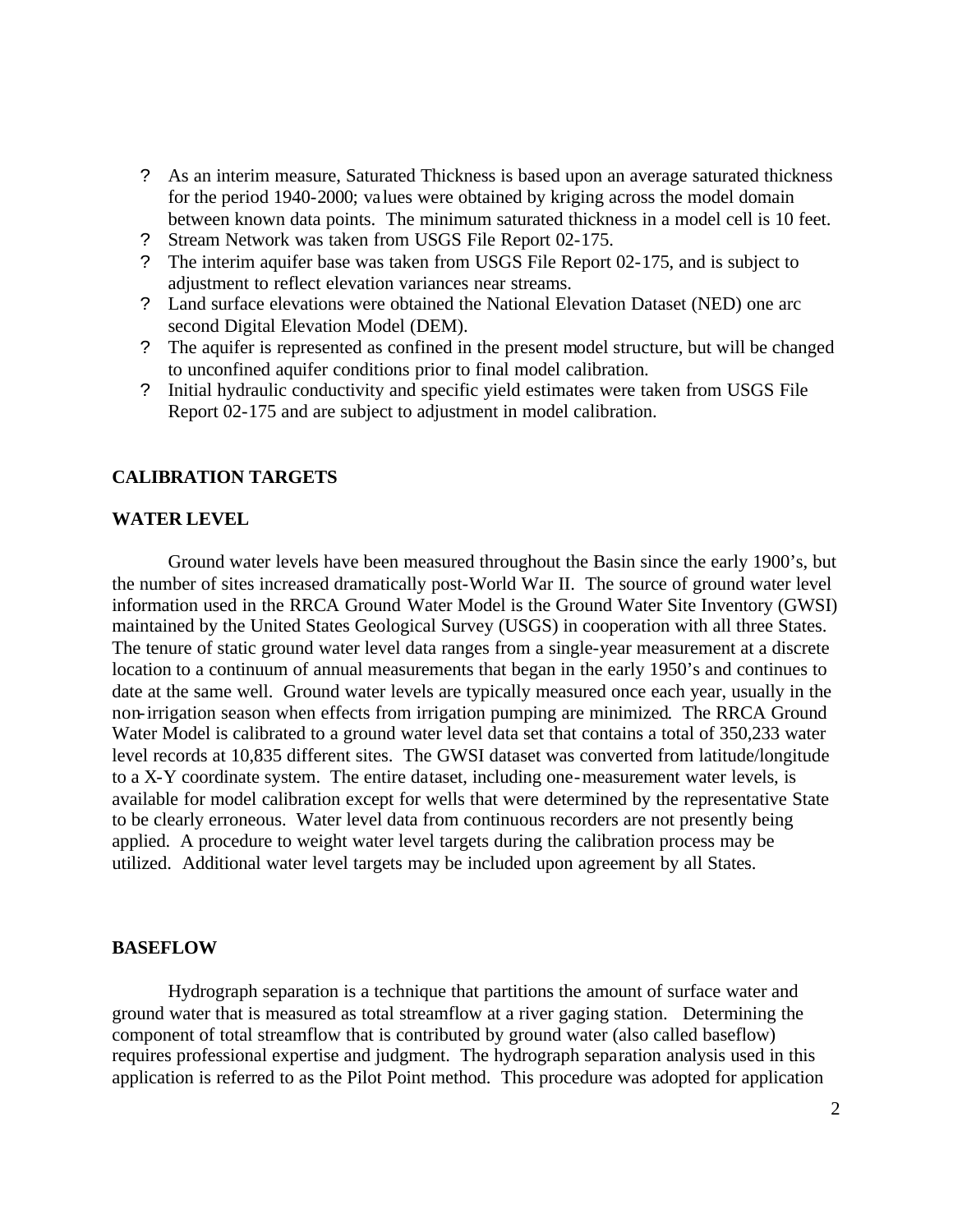in this ground water model since it combines the increased accuracy of graphical baseflow analysis with the computational efficiency afforded by electronic spreadsheets. Daily streamflow information for one, or multiple years, is easily tabulated in a Microsoft Excel<sup>©</sup> electronic spreadsheet. Daily hydrographs are subsequently plotted using the graphics package. The analyst performing the baseflow separation uses the tools available in the electronic graphics package to select pilot or turning points that signify the baseflow component in the total amount of streamflow measured at a river gaging station. A significant contribution of the graphics and computational package afforded by Microsoft Excel<sup>®</sup> is the flexibility to easily change the assignment of each pilot or turning point upon comparative review with other nearby streamflow hydrographs or in collaboration with another analyst. The analyst may change one or multiple pilot points using the click-and-drag tool to another turning point and instantly recalculate the amount of baseflow for a defined period of time – from a month up to decades. Use of the electronic graphical/computational Pilot Point method also dampens the objectivity criticism of the traditional hand-graphics technique performed by an individual analyst.

For the RRCA Ground Water Model, fifty-seven (57) independent baseflow analyses were performed and adopted as calibration targets. A summary of the estimated monthly baseflows of each analysis is attached. Existing baseflow targets may be revised if found to be flawed, and additional baseflow targets may be adopted upon unanimous agreement by the RRCA Ground Water Modeling Committee. Adjustments for surface water diversions may also be considered and adopted by the RRCA Ground Water Modeling Committee, upon unanimous agreement.

As a supplement to the baseflow separation information developed for selected gaging stations and stream segments, Nebraska compiled miscellaneous streamflow measurements and synoptic baseflow survey data available from the USGS and State of Nebraska into a Microsoft Access<sup>©</sup> electronic database. The data were collected periodically since 1975, except for the data provided in the USGS Water Supply Paper 779, which were collected in the late 1920's and early 1930's. The synoptic baseflow data has not been included in model calibration to date, but is available for review and consideration in the final model calibration.

### **PUMPING**

The pumping for municipal and industrial purposes was obtained from the USGS. Each State developed its own estimate of gross irrigation pumping. The following general methodologies for estimating ground water pumping have been agreed to by the States. The States commit to mutual verification of pumping datasets, primarily by comparison to meter records (where available) and to a lesser extent by power records, and independent CIR calculations. The RRCA Ground Water Modeling Committee will continue to refine pumping estimates on commingled irrigated lands in Nebraska.

# Colorado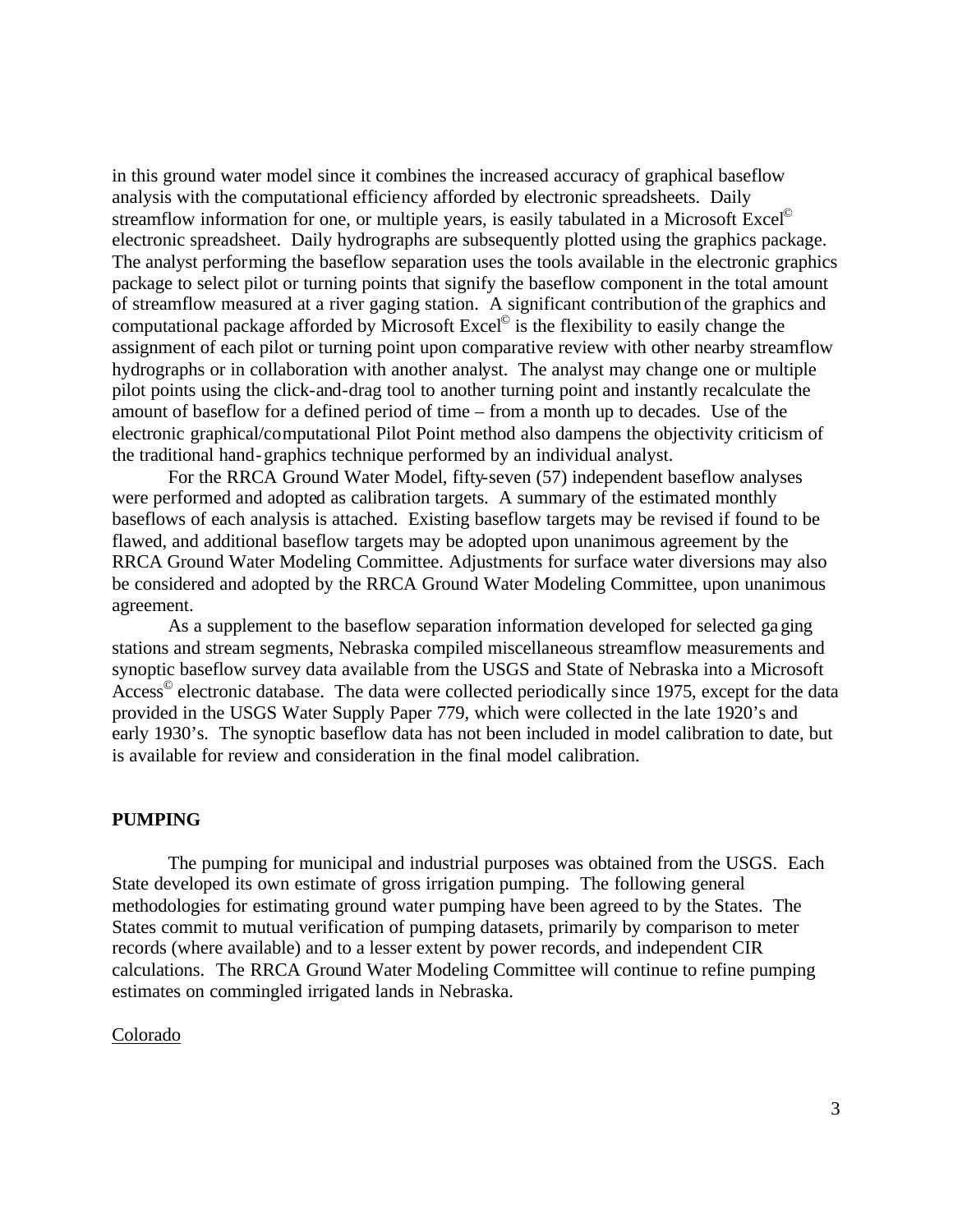The State of Colorado employed a seven-step procedure to estimate ground water pumping:

- 1. Total acres irrigated by surface and ground water is estimated for each county based upon data from the respective County Assessor's Office for the area contained in the RRCA Ground Water Model boundaries.
- 2. The acreage irrigated by surface water is identified from the County Assessor's Records
- 3. The acreage irrigated by ground water is calculated as the difference between the total acreage and the acreage irrigated by surface water.
- 4. The maximum farm efficiency for center-pivot sprinkler irrigation and flood irrigation is estimated for each year.
- 5. The percent of acreage irrigated by center-pivot sprinkler is estimated for each county for each year.
- 6. The crop water requirement is estimated for each county using the Hargreaves empirical formula calibrated to the Penman-Montieth method for reference crop evapotranspiration. The crop mix for each county is determined from County Assessor records. The effective precipitation is estimated using the procedure outlined in Irrigation Water Requirements, Technical Release No. 21, United States Department of Agriculture, April 1967 (Revised September 1970). The crop irrigation requirement is calculated as the total or potential crop water requirement minus the effective precipitation.
- 7. Pumping for each county is estimated as Irrigated Ground water Acreage multiplied by Crop Irrigation Requirement multiplied by Fraction of Crop Irrigation Requirement satisfied. This total is then divided by the maximum farm efficiency. The maximum farm efficiency is a weighted average based on the amount of sprinkler and flood irrigation.

# Kansas

The State of Kansas uses the following procedure to estimate irrigation pumping for the period of 1940 – 1988:

- 1. Determine the potential evapotranspiration (PET) for the irrigated area and crops determined for the study area.
	- a. Compute reference ET with the Penman-Montieth method for years when detailed climate data are available.
	- b. Develop calibration coefficients for the Hargreaves method to use prior to availability of detailed weather data.
	- c. Compute crop PET for study period.
	- d. Compute effective precipitation.
	- e. Determine crop distribution from county level crop statistics.
	- f. Compute crop demand for irrigation water (CIR) on a unit basis (inches per acre).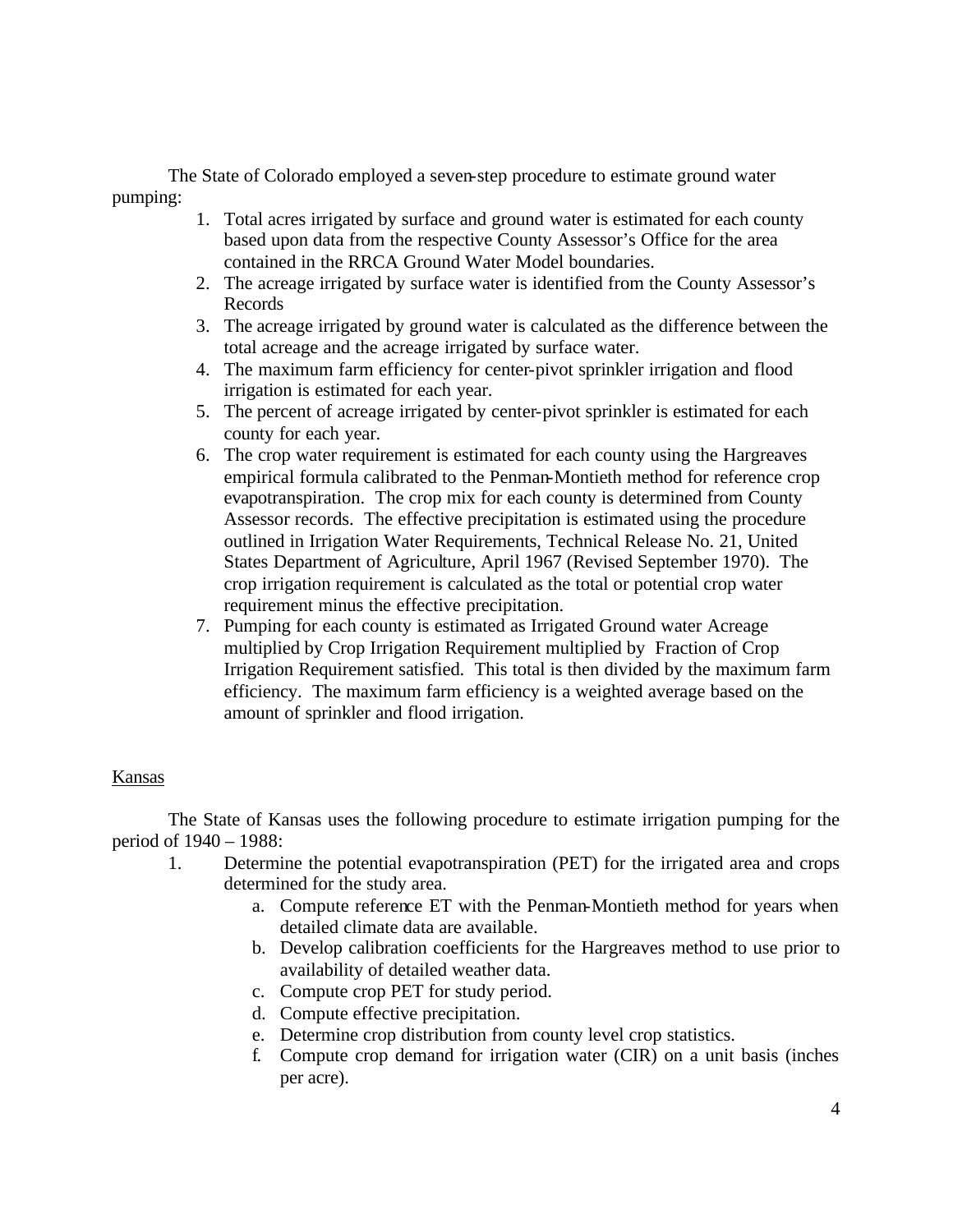- 2. Compile a history of well development, including location, date and source. The main data source is the Kansas water right information system, including its water use database.
- 3. Compile irrigated area estimates, based on county crop statistics, previous studies and water use reports.
- 4. Compute the volume of crop demand for irrigation (CIR) on a countywide basis, and use this as an initial estimate of the net irrigation pumping.
- 5. Compare the estimated net irrigation pumping to the water use reports for 1989 1999. This comparison was used to calculate factors by county, averaged over the period.
- 6. Use the comparison of estimated to reported pumping to develop a factor to multiply by the crop demand to estimate the actual net pumping for 1940-1988.

The State of Kansas uses the following procedure to estimate irrigation pumping for the period of 1989-2000:

Kansas has received water use reports from water right holders since 1957. In 1989, the Kansas Division of Water Resources (KDWR) was given additional enforcement authority and resources to require, obtain, and review water user reports of all water right holders. As a result, for the period 1989-2000, Kansas relied on the water use reports as its basis for estimating irrigation pumping. The water use report includes the total metered quantity or hours of operation, pumping rate, irrigated acreage, and crop type. Water users with meters are expected to report metered quantity; while those without meters report hours of pumping and diversion rate. Each water use report received by KDWR is reviewed for accuracy and completeness. All wells in the alluvium of the Republican River and its tributaries have been metered since 1998.

Net pumping was determined by multiplying the total pumping by an estimated irrigation efficiency (which includes evaporative spray loss and runoff loss). Recognizing that the type of irrigation has changed over time, Kansas assumed that all irrigation was flood until 1959, with an efficiency of 65%. Center pivots (85% efficiency) and other sprinklers (75% efficiency) were in use starting in 1960, and Low-Energy Precision Application systems (LEPA, 90% efficiency) use began in 1990. For 1960 to 1993, the proportion of center pivot and other sprinklers was interpolated from zero in 1959 to the value reported in the Kansas Water Rights Information System in 1993. The same procedure was applied to LEPA for the period 1990-1993. Flood irrigation was assumed to comprise the remainder each year to bring the sum to 100%.

# Nebraska

Nebraska estimates pumping by a method that uses power records to estimate the hours of pumping for irrigation wells in a given area by year. The reported pumping rate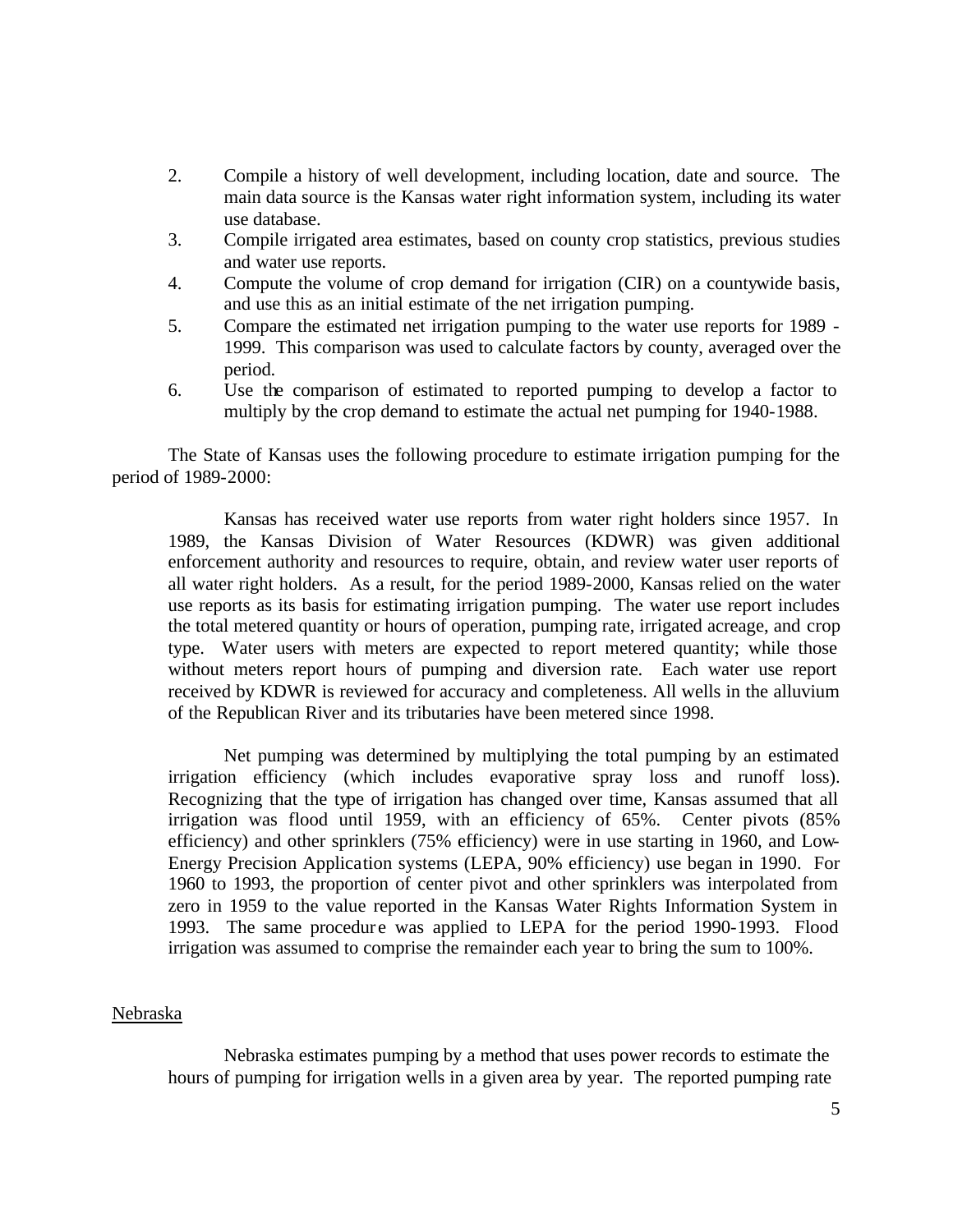for each registered irrigation well is adjusted in accordance with an empirically derived relationship between registered rates and actual rates, as determined through field-testing. The estimated pumping rates are multiplied by scalars that are based primarily on comparisons to metered data. The scalars are required because some wells in Nebraska are supplemental to surface water, because of possible inconsistencies in the registration database, and/or where pumping capacity exceeds potential beneficial use. The hours and rates are combined with the well database to determine pumping amounts, assuming the same hours per well. Scalars are determined based on comparison of countywide pumping totals in the Upper Republican Natural Resources District. An additional scalar is proposed to account for commingled lands in the alluvium. Nebraska will continue its verification of its pumping estimates after 15 November, but does not propose to change its method.

### **IRRIGATED ACREAGE ESTIMATES**

The States agree to the following methodologies for estimating irrigated acreage. The States commit to mutual verification and improving the accuracy of irrigated acreage datasets.

# COLORADO

Estimates of the irrigated acreage for 1940 through 2000 in Colorado for the area covered by the RRCA Ground Water Model include lands in Kit Carson, Yuma, and Phillips Counties and parts of Sedgwick, Logan, Washington, Lincoln, and Cheyenne Counties. A small area of Elbert County is located in the RRCA Ground Water Model area, but since there are no irrigation wells or ditches in that area, it was excluded.

The estimates are based on the County Assessors' records of irrigated acreage and well permit information contained in the Colorado Ground Water Commission's Northern High Plains Well Database with adjustments for irrigated fields set aside under federal farm programs. The results were compared to irrigated crop statistics compiled and published by the Colorado Department of Agriculture and the National Agricultural Statistics Service (NASS) and irrigated acreage records for farms participating in federally subsidized programs that were provided by local Farm Service Agency offices through the U.S. Department of Agriculture. Descriptions of these sources and procedures follow.

### **County Assessor Records**

The county assessor is an elected official in county government and their duties are prescribed by Colorado Revised Statutes. Succinctly, the county assessor must discover, list, classify, and value all taxable real and personal property within their respective county. Procedures for classifying and valuing property are set forth in the "Personal Property Valuation Manual", the "Land Valuation Manual", and other references prepared by the Colorado Division of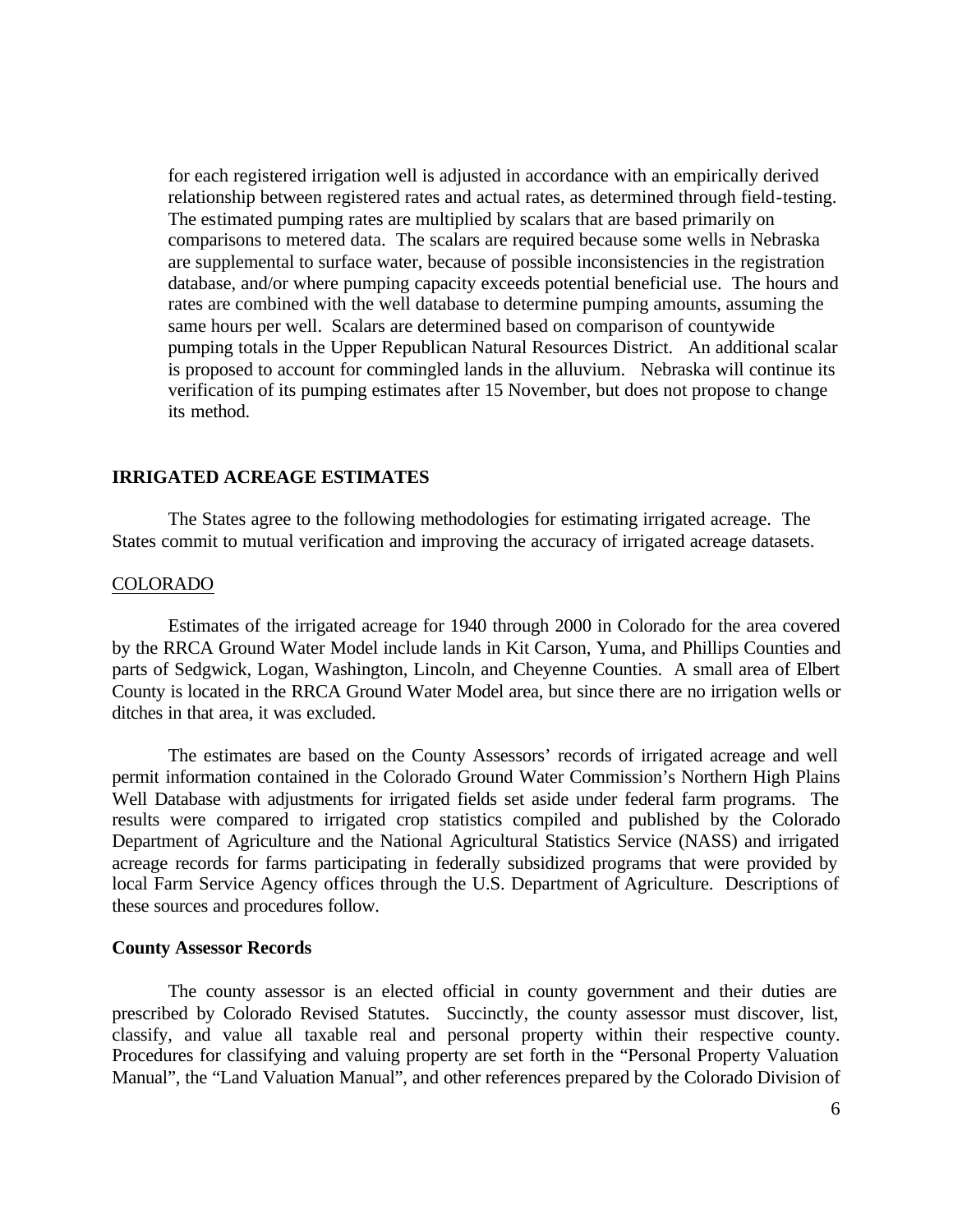Taxation. The assessor's appraised property values form the basis for taxing districts to set mill levies and taxes. The county treasurer is responsible for collecting all property taxes.

For agricultural land, the assessor must determine the value of the land based on its production capability by considering soils, irrigation sources and methods, crop yields, crop values and farm sales. The assessor relies on aerial photographs, county clerk records, the county soil survey, agricultural statistics from NASS, climatological records, interviews with local farmers, and other locally available information. Since 1989, all property is appraised every other year based on sales of equivalent property during the preceding two years. Provisions are allowed to conduct interim appraisals if necessary to reflect a change in property values assessment such as conversion from irrigated cropland to dry land pasture.

The county assessors must publish an "Abstract of Assessment" by August 25 of each year that summarizes the amount and value of various categories of property as of the previous January 1. The abstracts also document the valuation, mill levy, and revenue for each taxing district in the county. Categories of property include irrigated farmland, meadow hay land, dry farm land, grazing land, and other agricultural land. Since 1993, the abstracts tabulate acreage by sprinkler and flood irrigation. The Colorado Department of Local Affairs summarizes the abstracts and submits an annual report to the Colorado General Assembly.

Irrigated land that is taken out of production due to farm programs, such as the Payment in Kind (PIK) and Conservation Reserve Program (CRP), remain classified as irrigated by the county assessor pursuant to requirements in federal authorizing legislation for these programs. They remain classified as irrigated to assure payment to the farm owner by the federal government is commensurate with irrigated land production capability and to maintain the assignment of tax burden. The Farm Service Agency (FSA) of the US Department of Agriculture (USDA) administers the federal crop programs. Each year, program participants must report crop acreage to the local FSA office that compiles records of irrigated and non-irrigated croplands. Federal farm program acreage records for 1990 through 2000 were available and summarized for each county as CRP fields and fallow fields. Those annual values were deducted from the assessors' irrigated acreage. The PIK Program reduced irrigated acreage significantly in the 1980s. Since the USDA does not retain records for more than 10 years, Colorado estimated the PIK acreage using NASS records as described later in this document.

#### **Colorado Ground Water Commission's Northern High Plains Well Database**

The Northern High Plains Well Database covers the entirety of the RRCA Ground Water Model area in Colorado. The information contained in the well database for the model area includes 3,967 ground water well records. Each record includes the well location, use of the water, place of use, pumping rate, irrigated acreage, owner, and priority date. The records for each county were sorted by use, priority date, and location. For each county and priority year, the number of irrigation wells is counted and the acreage shown on the well permits is quantified.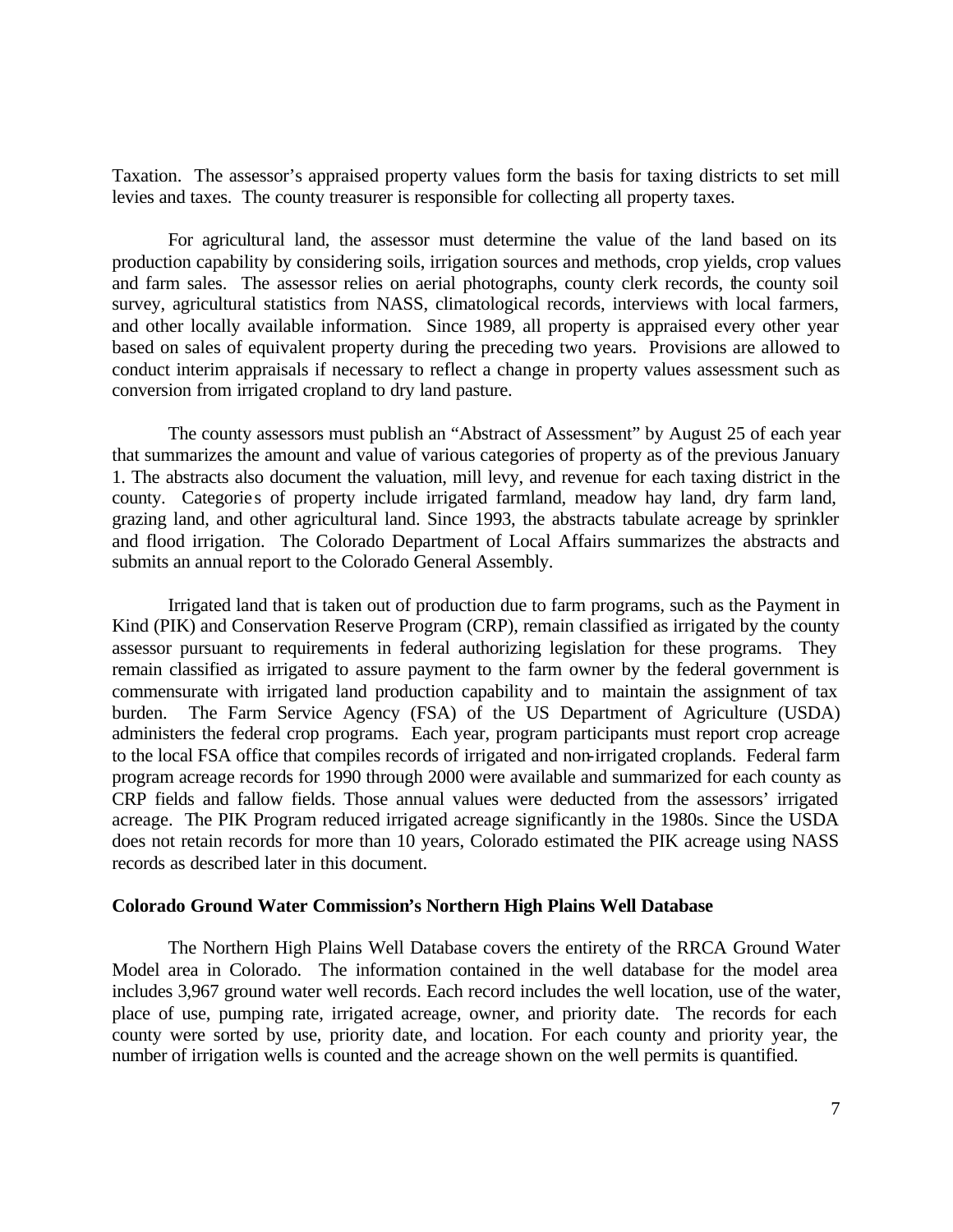The irrigated acreage identified in the well permits exceeds the actual irrigated acreage identified through County Assessor data. Review of well permit acreage information indicates most cite a square quarter-section of land, or 160 acres. Center-pivot sprinkler systems are the prevalent water application method in the model area and a typical circular quarter-section system irrigates only 130 acres. Comparison of permitted irrigated acreage with NASS data also indicates the well permit information exceeds the irrigated crop acreage reported by NASS.

### **Estimate of Surface Water Irrigated Acreage**

Surface water irrigation in the Basin in Colorado occurs only in Yuma and Kit Carson Counties. The surface water acreage was obtained from the respective County Assessor's records that documented a total of 2,902 (Yuma) and 1,861 (Kit Carson) acres in 1940. These quantities were carried forth to date and do not reflect the small decrease in surface water irrigation that has occurred since 1940.

# **Estimate of Irrigated Acreage by County Over Time**

 $\overline{a}$ 

The assessors' records of irrigated acreage for Kit Carson and Yuma Counties include land irrigated from surface water sources that precede 1940. Irrigation of additional acreage after 1940 can be attributed exclusively to ground water development. Review of historic county assessor records confirms there has been little change in irrigated acreage since 1979 and the Assessors' records for recent years provide the most accurate quantification of irrigated acreage in each county.

To estimate the irrigated acreage over time, the ratio of the assessors reported acreage in 2000 to the cumulative acreage under all well permits for rrigation is calculated. For Phillips, Sedgwick, Logan, Washington, Lincoln, and Cheyenne Counties, that ratio is multiplied by the annual cumulative well permit acreage to determine the acreage in a specific year. For Kit Carson and Yuma Counties, the ratio was multiplied by the yearly permitted acreage and the resultant was added to the previous year's acreage to account for surface-water irrigated land developed before 1940. For 1990 through 2000, the fallow irrigated fields and fields idled due to farm programs (USDA records) were deducted from the calculated acreage to determine the net irrigated acreage for those years. From 1982 through 1988, significant acreage was taken out of production through the USDA's Payment in Kind (PIK) program. The USDA represents that it does not have records of the county acreage idled by this program during the 1980's because it retains records on individual farms for only 10 years. The NASS records show significant reductions in irrigated acreage, up to 110,000 acres in 1983, in Kit Carson, Yuma, and Phillips Counties. To reflect this program, Colorado combined the NASS acreage for the three counties<sup>1</sup> and calculated the annual reduction percentage from the acreage in 1981.

<sup>&</sup>lt;sup>1]</sup> The NASS records for the other five counties were not used for these calculations because the irrigated acreage in these counties overlaps into other river basins.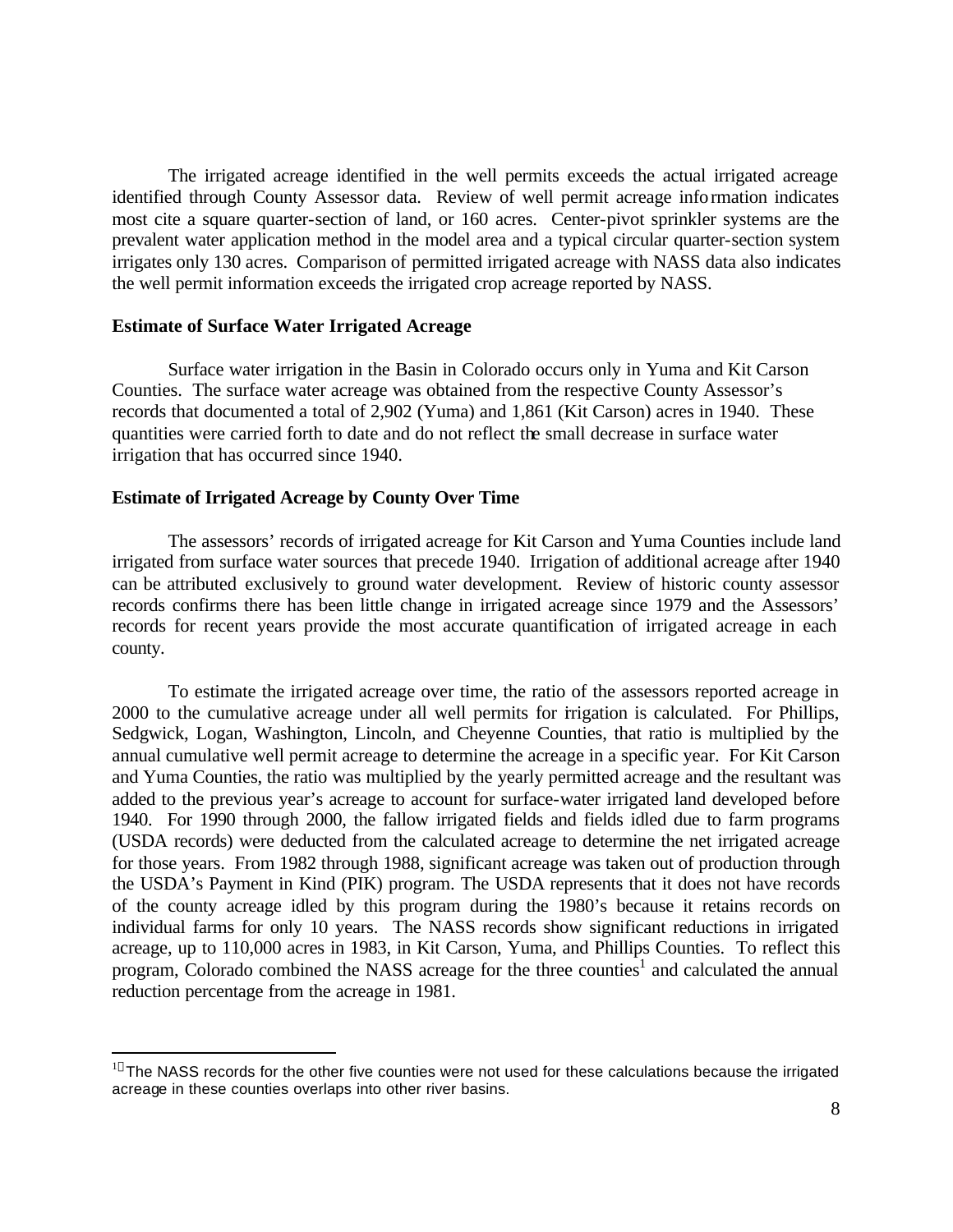| Year | <b>Total</b><br><b>Irrigated</b><br><b>Acres</b> | <b>Reduction</b><br>as Percent<br>of 1981 |
|------|--------------------------------------------------|-------------------------------------------|
|      |                                                  |                                           |
| 1982 | 480,443                                          | 5.4                                       |
| 1983 | 392,562                                          | 22.7                                      |
| 1984 | 426,248                                          | 16.1                                      |
| 1985 | 431,243                                          | 15.1                                      |
| 1986 | 416,416                                          | 18.0                                      |
| 1987 | 465,633                                          | 8.3                                       |
| 1988 | 468,627                                          | 7.7                                       |

The annual reduction percentages were multiplied by the irrigated acreage in each county and the resultant was subtracted to determine net irrigated acreage.

# **Colorado Irrigated Acres Summary**

The total irrigated acreage in the Basin in Colorado in 2000 was 572,483 acres. Surface water irrigated lands are located only in Kit Carson and Yuma Counties and account for 4,763 acres. The total for lands irrigated by ground water is the difference, or 567,720 acres in 2000. No lands were identified that were irrigated by a combination of surface water and ground water pumping.

# KANSAS

For the period 1989-1999, irrigated acres from the Water Use Reports were used. Data for 1999 was used for 2000, as the 2000 data have not been compiled yet. The National Agricultural Statistics Service (NASS) Agricultural Statistics provide countywide data that is most complete in Kansas after 1972; however, some irrigated crops are not tracked individually. The Census of Agriculture data from 1987, 1992 and 1997 were used to distribute some acreage to irrigated crops from the total acreage given in the Agricultural Statistics for the years 1972 to 1988. The revised acreages were then multiplied by an estimate of the percentage of each county's irrigated acreage in the model area, determined from the Water Use Report data, and used as the irrigated acres for 1972-1988. For the pre-1972 acreage, the annual well count was multiplied by a ratio of acres per well determined from either the Water Use Reports or the adjusted Agricultural Statistics for 1972, whichever gave a better fit to the subsequent year's estimates. Irrigated acreage for each section was calculated by multiplying the annual well count by the irrigated acres per well, with a maximum of 520 irrigated acres per section. All remaining acreage above the 520 limit was assigned pro rata to other sections with less than 416 irrigated acres (80% of 520 acres).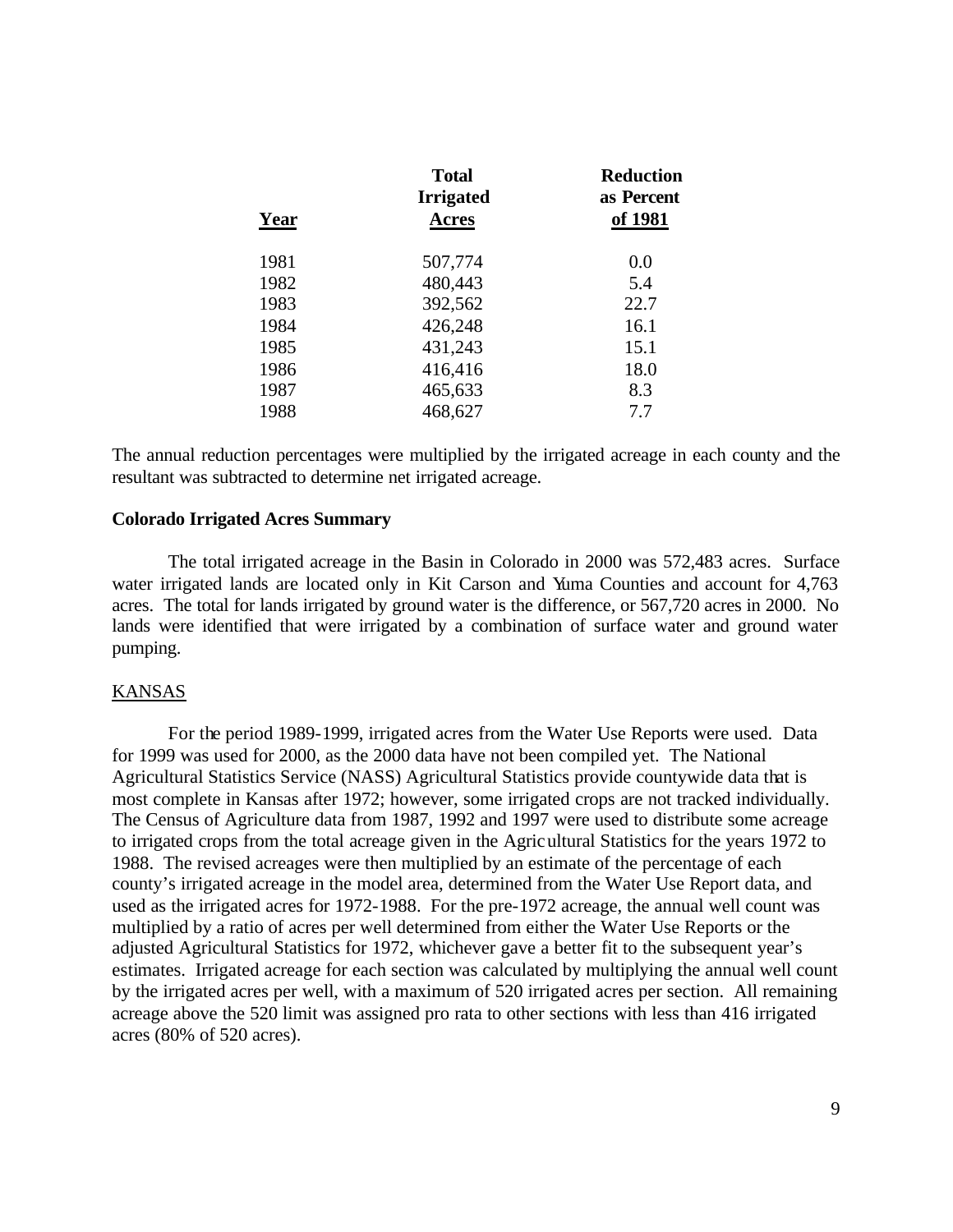#### **Kansas Irrigated Acres Summary**

The total irrigated acreage for Kansas's counties in 2000 is 449,891 acres.

#### NEBRASKA

National Agricultural Statistics Service (NASS) is an agency of the US Department of Agriculture (USDA). In cooperation with the Nebraska Department of Agriculture (NDA), NASS prepares an estimate of crop acreage by county. Annually they produce "Nebraska Agricultural Statistics" which is a compilation of information about farms, crops, and livestock. Every five years, NASS produces the Census of Agriculture, which is a detailed counting of farms, crops, and livestock. For the intervening four years, the estimates are prepared using a much smaller sample than the census. Periodically, NASS presents revisions to the annual estimates based on the results of the most recent census.

Reports are prepared annually for Nebraska and the data are collected and summarized statewide and by county. Farmers are surveyed each fall following harvest. Those surveys are supplemented with surveys of grain elevators and mills for volumes of grain received, meat packing plants, and other agribusiness. Crops are added and deleted from the annual report as cropping patterns change. For example, broom corn was deleted from the surveys in the 1960s and sunflowers were added in 1990. Generally, the USDA is most interested in farm program crops such as corn and wheat and the NDA is interested in other crops such as alfalfa, grass hay, fruits, and table vegetables.

The annual reports break out irrigated and non-irrigated acreage for some crops. For other crops, such as alfalfa and corn for silage, NASS reports total acreage harvested every year but reports irrigated acreage periodically. In these cases, estimates of the irrigated acreage for the crop is based on the ratio of reported irrigated acreage and total harvested acreage in other years.

#### **Nebraska Irrigated Acres Summary**

The total irrigated acreage for Nebraska counties in the ground water model domain in 2000 is 1,692,521 acres.

# **CROP IRRIGATION REQUIREMENTS (CIR)**

### Colorado

The potential irrigation requirements for each crop for each county and year was estimated using the Hargreaves equation calibrated to the Penman-Monteith equation. The crop mix was obtained by County Assessor data. Effective rainfall was estimated using the procedure outlined in Technical Report 21. The gain in soil moisture from winter and spring precipitation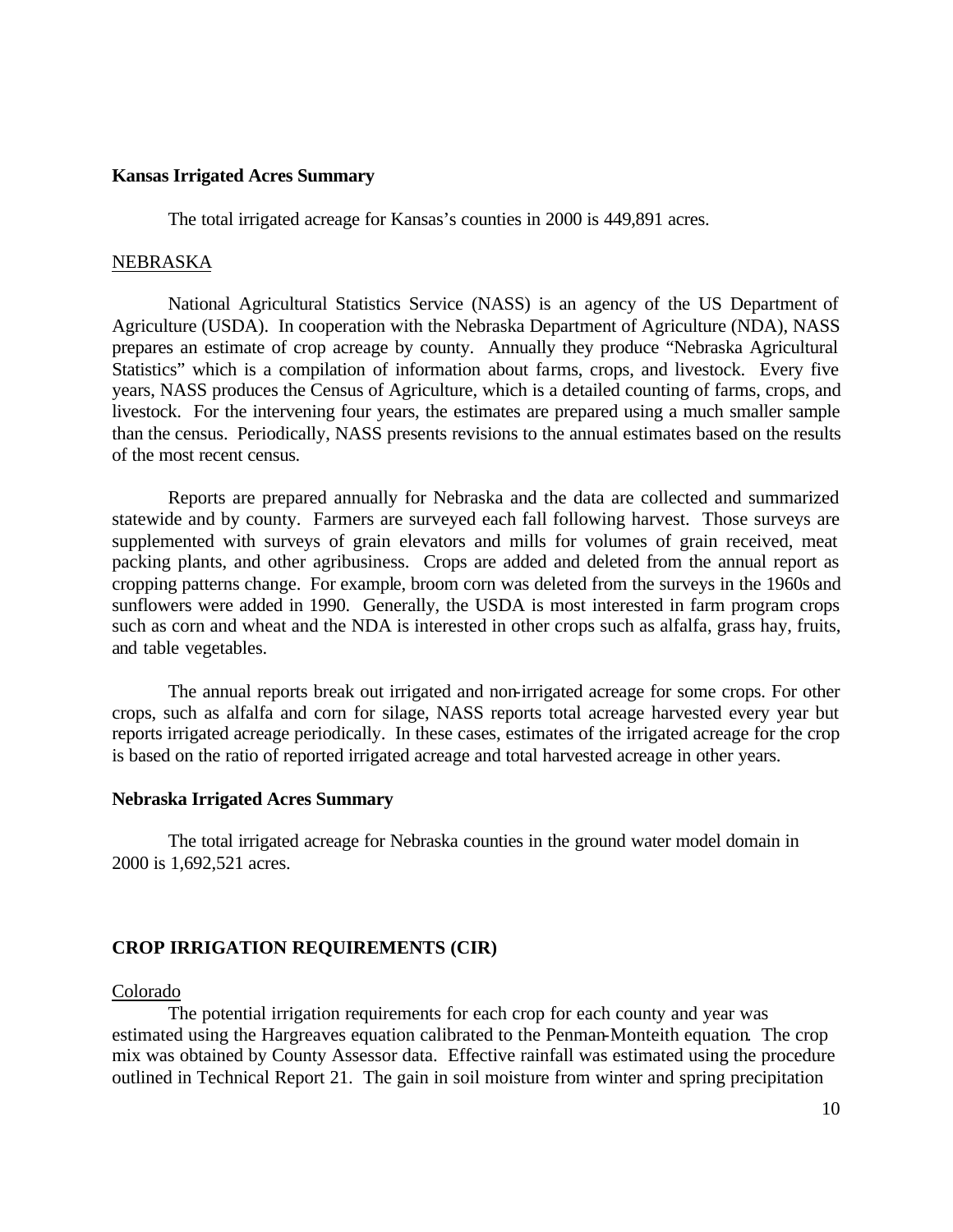was an average of 2.0 inches (source: Republican River Basin Water Management Study, Steven J. Vandas, United States Bureau of Reclamation, March 1983). The net crop irrigation requirement is calculated as the potential consumptive use minus effective precipitation minus the gain in soil moisture from winter and spring precipitation.

# Kansas

Using the Penman-Monteith calculations, the composite crop-weighted unit CIR was obtained for each year. Requisite data to calculate the CIR for 1945-1949 was not available, so the average for 1950-1959 was substituted for these years. The unit CIR for 1945-2000, was multiplied by the irrigated acreage described above to obtain volume of irrigation demand for each county. To account for winter soil moisture, a preliminary soil moisture factor was applied to each county in April and, if necessary, May, and was used to offset the CIR at the beginning of the irrigation season. The remaining CIR was then used as an initial estimate of net pumping.

### **RECHARGE**

Estimated recharge is the result of two sources of water: recharge from precipitation and recharge from human activities such as irrigation. Recharge from irrigation is further segmented into two principal components based upon the source of water, surface or groundwater.

# PRECIPITATION RECHARGE

Precipitation recharge is a significant variable in the overall water budget because its effect encompasses the entire model domain of over 19 million acres. Average precipitation between 1940 and 2000 varies from approximately 16 inches per year in the western part of the study area to approximately 27 inches per year in the eastern part of the Basin. Recharge from precipitation generally increases from west to east across the domain. Recharge from precipitation is also influenced by soil type. More recharge is generated on sandy soils than clay soils for the same amount of precipitation. Therefore, STATSGO soil maps were used to locate sandy soils in the domain. These areas are commonly referred to as the *sand hills* of Colorado and western Nebraska. Different precipitation to recharge mathematical relationships are assigned to sandy and non-sandy soils.

More complex relationships may be considered, i.e. to account for additional variations in soil types, for non-linear precipitation effects, and for topography. A change in precipitation recharge over time, due to construction of farm terraces and ponds, may be considered.

### GROUNDWATER IRRIGATION RECHARGE

The following methodologies are generally agreed upon. The RRCA Ground Water Modeling Committee will develop a common set of procedures and recharge values by system type.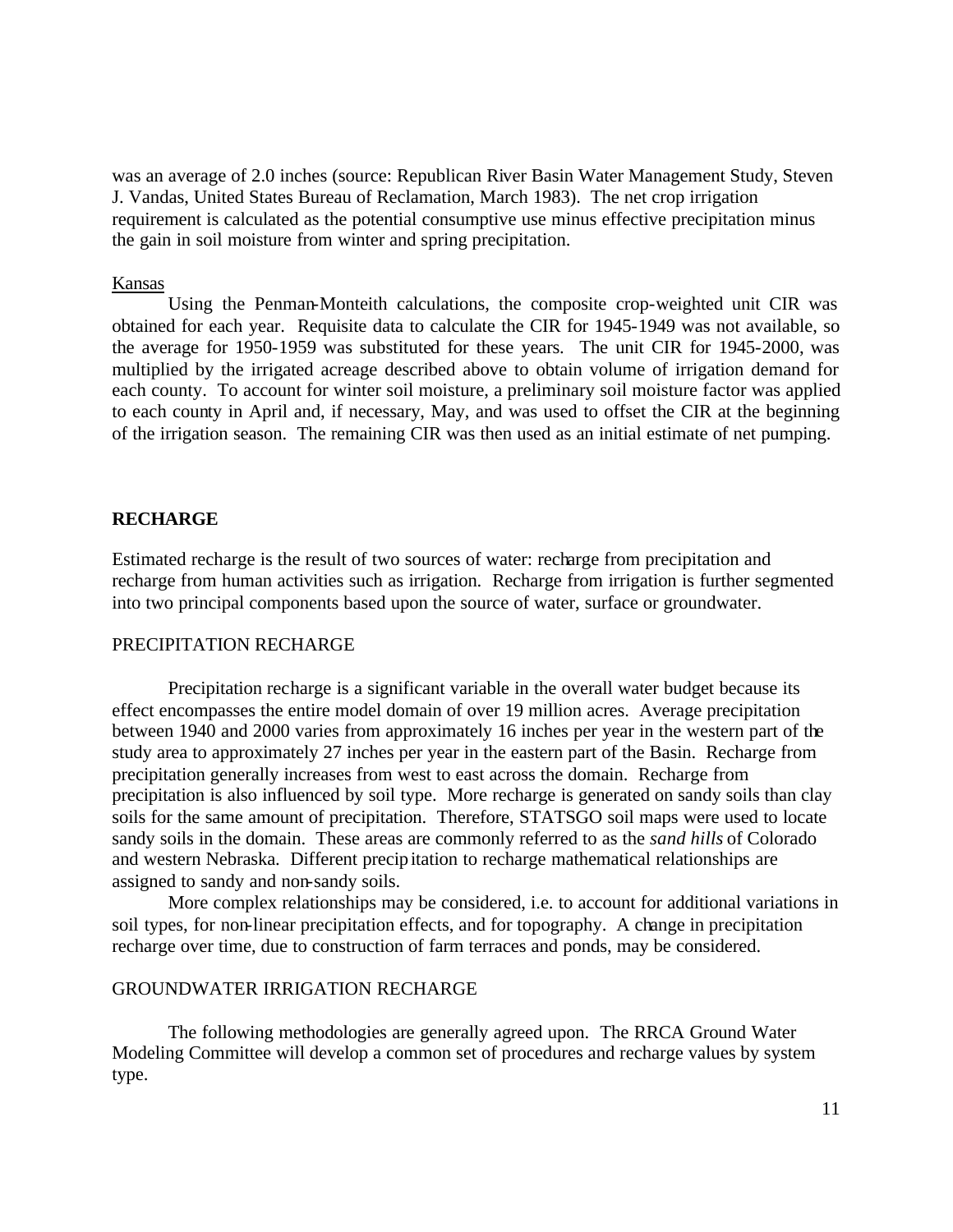Colorado – Recharge from ground water pumping in Colorado is calculated for each year and for each county. Groundwater recharge from sprinkler irrigation is calculated by multiplying the product of the gross pumping for sprinkler irrigation by the percentage that returns as deep percolation. In a similar manner, the amount of groundwater recharge from flood irrigation is calculated by multiplying the product of the gross pumping for flood irrigation by the percentage that returns to the aquifer as deep percolation. The total amount of recharge from groundwater per county and year is the sum of the returns to deep percolation from sprinkler and flood irrigation.

Kansas - Return flow from groundwater irrigation was calculated by subtracting the net pumping from the gross pumping. Once the county monthly pumping and return flow values were calculated, they were distributed to the sections within the county using the annual well count and irrigated acreage. A section's percentage of the county's total irrigated acreage was calculated and multiplied by the county pumping and return flows to obtain values for the section

Nebraska - Based on professional judgment, Nebraska has assumed recharge rates that are generally inverse to assumed farm efficiency. From 1940-1970, recharge is assumed to be 30% of pumping, a value representative of gravity irrigation. Thereafter efficiency is assumed to increase, and recharge to decrease, with implementation of sprinkler irrigation and improvements to gravity irrigation systems. The recharge rate is assumed to be 20% in 2000, and the annual values 1970-2000 are determined by interpolation.

# SURFACE WATER IRRIGATION RECHARGE

Estimates of surface water recharge that were used in the RRCA Ground Water Model are calculated as follows:

- 1. Forty (40) percent of diversions for small non-federal ditches and canals.
- 2. Twenty-five (25) percent for small surface water pumping plants.
- 3. As provided by the United States Bureau of Reclamation for federal irrigation projects (reference Section IV.A.2.c in the RRCA Accounting Procedures).

# **PHREATOPHYTES**

The potential evapotranspiration rate for the various classifications of phreatophyte vegetation (forest, woody, and marsh) was collapsed into a single ET rate obtained from CROPSIM (Martin, 1984) results for the Akron, McCook, and Red Cloud climate stations on a monthly time step. The maximum phreatophyte ET rate elevation is set at two (2) feet below ground surface and the extinction depth is at twelve (12) feet below the ground surface. For the initial ground water model runs, the change or encroachment of phreatophytes over time was adjusted in accordance with the curvilinear time-relationship developed from aerial photographic data provided by Michaela Johnson in a published Master's Thesis (Johnson, 2001). The method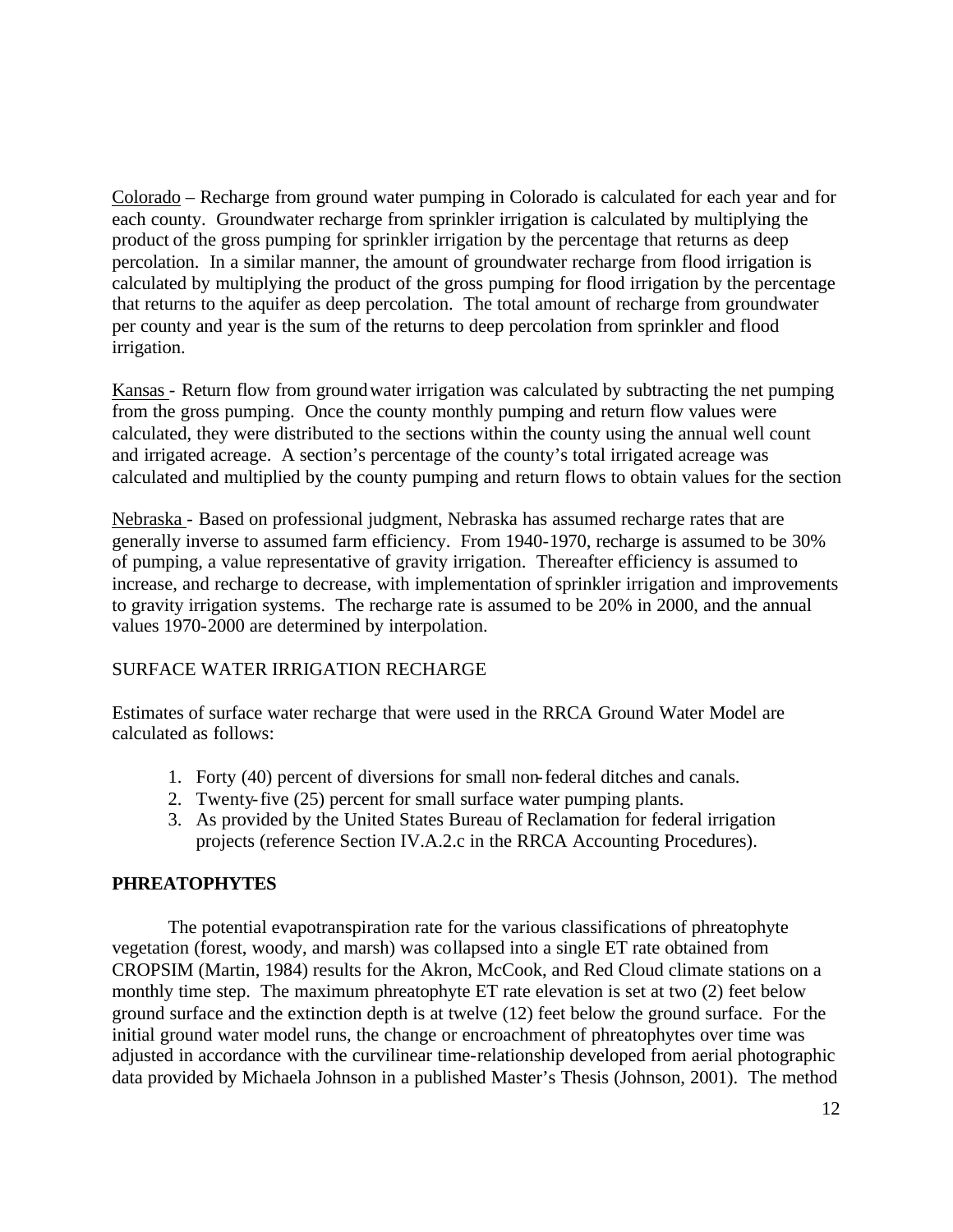to quantify the aerial coverage of phreatophytes and the distribution over time is subject to review and adoption by the RRCA Ground Water Modeling Committee, upon unanimous agreement.

Colorado – The Colorado Gap Analysis Project (CO-GAP) was initiated in 1991 as a cooperative effort among federal, state, and private natural resource groups in Colorado. The major objectives of the project are to: map actual land cover as closely as possible and make all GAP Project information available to users in a readily accessible format to institutions, agencies, and private land owners. Landsat imagery was acquired or interpreted to establish a baseline map of vegetation and land cover. Attributes were assigned to each polygon describing primary, secondary, and other land cover, crown closure for forested primary types, and the types of wetlands and/or disturbance found in the polygon, if any. Polygon attributes were assigned using image interpretation, existing maps, field reconnaissance, digital reference layers from Federal land management agencies, and literature sources.

Kansas – Landsat TM7 imagery from 2000 was obtained covering most of the RRCA Ground Water area, except for the far south-central and far-eastern portions. Tributaries with visible phreatophyte cover were mapped as a subset of the hydrographic drainage network available as a digital line graph from the USGS. Tributaries were then divided according to the relative width of the riparian cover. Within each of these discrete reaches, cross sections from the outside boundaries of the riparian vegetation were then mapped and the average cross section within the reach was calculated. One-half of this average cross section was used as the distance from the hydrographic channel mapped by the USGS to map a polygon to enclose the riparian phreatophyte corridor along the reach. These polygons were merged with the Nebraska polygons denoting woody phreatophytes because some areas mapped as woody phreatophytes lay well outside of the riparian corridor. For evaluation of the change in phreatophyte ET over time, Kansas is using two techniques: (1) the Normalized Difference Vegetation Index (NDVI) satellite index to evaluate the change in relative water use between 1974 and 2000 on selected major tributaries, and (2) a time series of air photos for 16 main stem and tributary locations spread throughout the basin on which the vegetation will be evaluated using intercept methods

Nebraska – the Nebraska Department of Natural Resources (NDNR), in association with the Nebraska Conservation and Survey Division maintain a collection of digitally rectified aerial photography for landscape analysis. This data has a resolution of 20-ft. and was projected in UTM, Nad83. The NDNR digitized the 1993 Digital Orthophoto Quarter Quadrangle to identify phreatophyte forests from visual examination of the black and white aerial photography at a scale of 1:15,000. Polygons were fit over the photographs in ESRI's Arc View GIS then re-projected into the RRCA Groundwater Model projection (UTM, Nad27). Approximately 100 sites were visually inspected during field reconnaissance to verify the distribution of woody phreatophytes obtained from the aerial photography. The polygon output provided by Kansas was combined with the aerial photography analysis by Nebraska to include wetland areas in the minor tributaries, with corrections to exclude polygons of irrigated croplands. To accommodate the synoptic biases due to scale, polygon correction was performed at a scale of 1:50,000. Polygons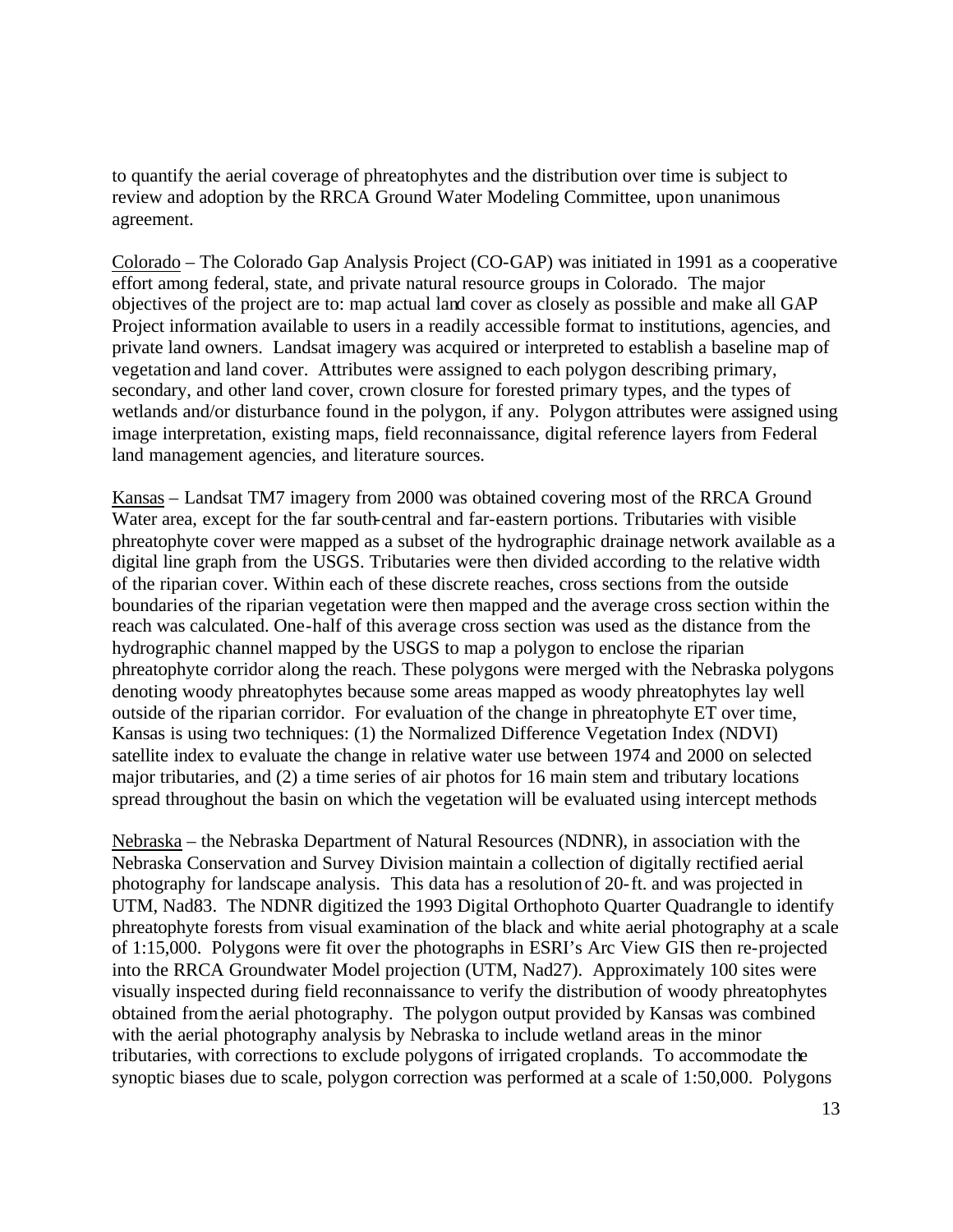to represent the phreatophyte areas downstream of Red Cloud, Nebraska and the extended groundwater mound area in Kearney and Adams County, Nebraska were derived from aerial photography at a scale of 1:50,000.

# **CALIBRATION PARAMETERS**

Calibration parameters are physical, climatic, and/or aquifer properties that can be adjusted to so that the mathematical representation of a ground water model better represents actual conditions. Selection of final values for calibration parameters requires consideration of the match between model outputs and calibration targets, and whether such values are reasonable considering geologic, climatic, and other conditions in the Basin. Calibration parameters may vary in a spatial context to reflect different physical and/or geographic conditions. The two principal calibration parameters used in application to the RRCA Groundwater Model are hydraulic conductivity and precipitation recharge.

Hydraulic Conductivity: hydraulic conductivity may be defined as the measure of the ease in which water can be transmitted through a porous material, i.e. flow through an aquifer. The hydraulic conductivity values applied in the model are based upon professional expertise and vary across the model domain. The values were distributed spatially using a parameter estimation (PEST) algorithm. Hydraulic conductivity will continue to be refined and statistically distributed throughout the model domain during the calibration process.

Precipitation Recharge: the amount of precipitation that percolates into the ground water aquifer is expressed as a percentage of effective precipitation and is segmented into monthly distributions. Two general soil classifications were identified with the following preliminary precipitation recharge rates: 4 % of annual precipitation for sandy soils, and 1% for non-sandy soils, distributed throughout the year. The precipitation recharge rates may change upon final model calibration. An empirical relationship to reflect the non-linear precipitation/recharge rate was developed to satisfy the physical reality that the recharge rate increases in a curvilinear function with increasing precipitation. In general, the relationship adopted for the calibrated model will be expected to corroborate the basin water budget and the space and time distribution of both runoff and recharge.

Lesser calibration parameters that are used to further refine the ground water model include:

- ? Canal seepage: will be calculated using a water budget approach of the basic form: *Seepage is equal to Diversions minus Net Evaporation minus Other Net Outflows minus Change in Storage*, when adequate data is available. If only diversions are known, canal seepage will be estimated using the unit loss rates calculated by nearby canals that have sufficient data to employ the water budget approach.
- ? Phreatophyte potential evapotranspiration rate is indexed to the Red Cloud, Nebraska and Akron, Colorado climate stations with annual rates of 18-36 inches and 30-48 inches respectively. The annual potential evapotranspiration rates were kriged across the model domain.